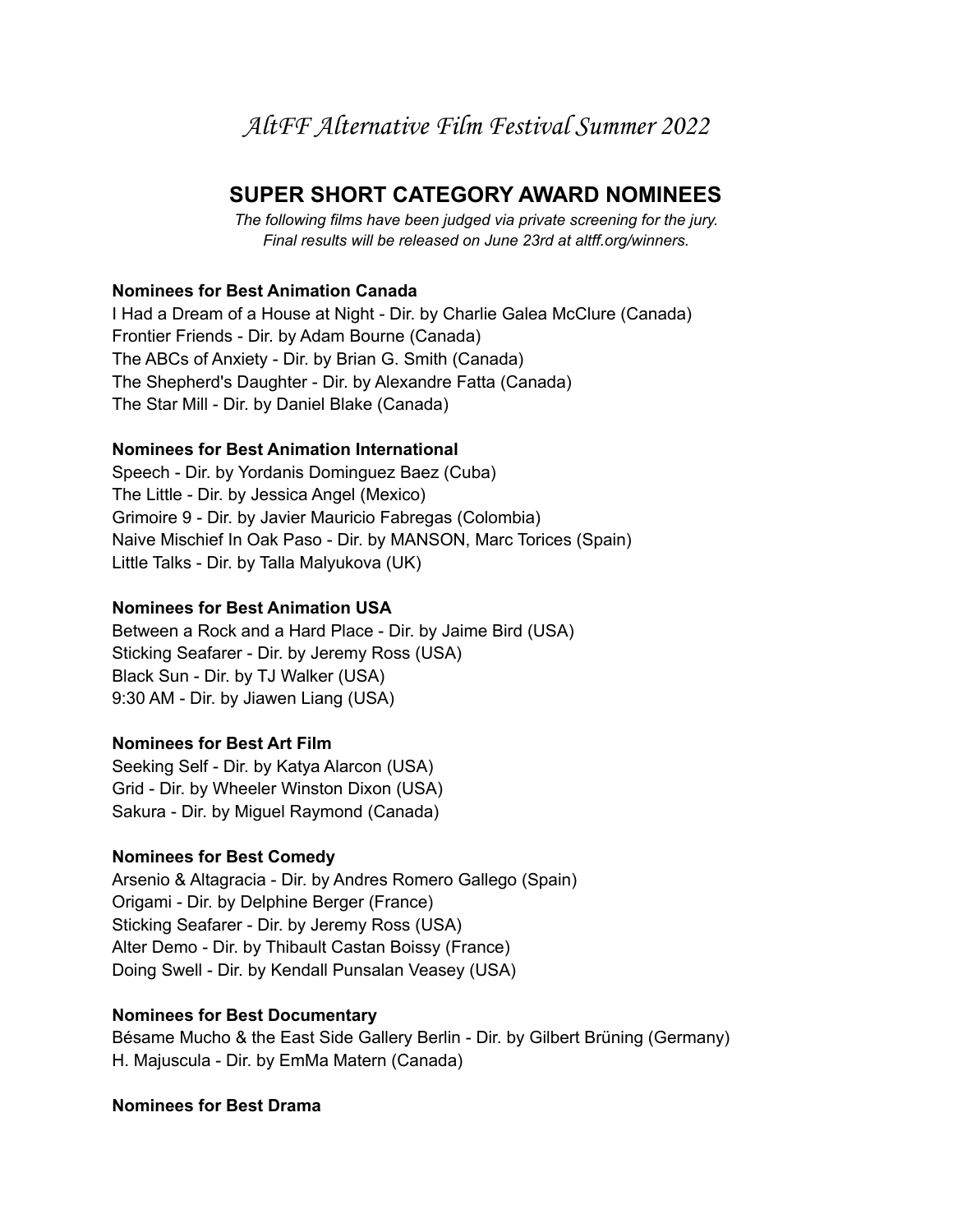Arsenio & Altagracia - Dir. by Andres Romero Gallego (Spain) Simmer - Dir. by Ronja Larsson (Sweden) Saints & Sinners - Dir. by Steve Perkins, Lisa Sorenson (USA) Aspects - Dir. by Connor Kujawinski (Canada) Growing Pains - Dir. by Miria Klostermaier (Germany) Forever - Dir. by Stephen Thomas Ford (Ireland) Firefly-A Batman Short Fan Film - Dir. by Conor Reginald John Flanagan (USA)

#### **Nominees for Best Experimental North America**

Mr. Box & Boogy's Superman Retro Review - Dir. by Al Diaz, Javi Diaz (USA) Three Pride Flags - Dir. by Tom Bessoir (USA) Wherever You Are, Wherever I Am - Dir. by Kay Chan (Canada) Jam It - Dir. by John Dawson (USA) In Hindsight - Dir. by Abraham Ross (USA) Day After Day - Dir. by Jacob Landry (Canada) Toasterbath - Dir. by Laura Palmer (USA) Say What? - Dir. by Wheeler Winston Dixon (USA)

#### **Nominees for Best Experimental International**

Mockbird - Dir. by Aisha Servia (Indonesia) Work From Home - Dir. by Ritwik Deepa (India) Renovation - Dir. by Yarden Kum Prefabricated Buildings - Dir. by Yordanis Dominguez Baez (Cuba) Awake - Dir. by Meara Withe (UK) 1986 - Didier Mulleras (France)

#### **Nominees for Best Music Video**

Polski Piach "Kochankowie" / "Lovers" - Dir. by Mikolaj Sikorski (Poland) One Chump Left - Dir. by Meg Case, Brad Porter (USA) Water Woman - Dir. by Hector Romance Martinez (Andorra) Doom No More - Music Trailer - Dir. by Shihyun Wang (Taiwan) 1986 - Didier Mulleras (France)

#### **Nominees for Best Sci-Fi/Fantasy/Supernatural**

But Nothing - Dir. by Lorne Kraft (Canada) Origami - Dir. by Delphine Berger (France) Water Woman - Dir. by Hector Romance Martinez (Andorra) Astral Traveller - Dir. by Patrick Gamble (Australia) Circus Girl - Dir. by Dana Pierre (UK)

#### **Nominees for Best Thriller**

Intertwined - Dir. by Serhat Dogantekin (Canada) Last Call, Midnight - Dir. by Larry Rosen (USA) Trust Me - Dir. by Nino Oz (UK)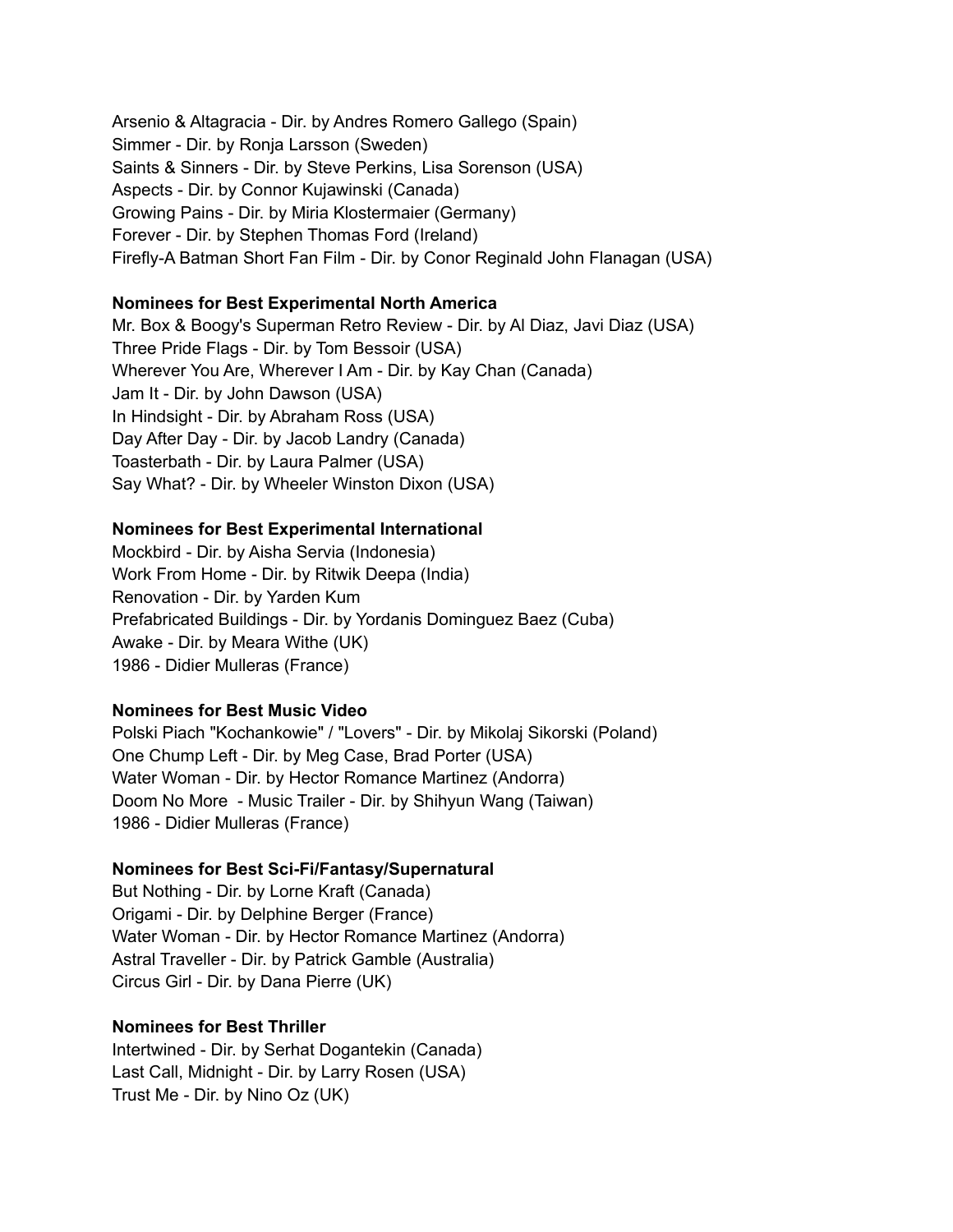Circle - Dir. by Wenqin Ni (USA) Odds - Dir. by A. D. Cooper (UK) Posi-Traction - Dir. by Caleb Johnson, Clint Calvert (USA)

## **Nominees for Best Student Film**

Circle - Dir. by Wenqin Ni (USA) Absurd - Dir. by Atinc Goc (Canada) Two Men and a Canoe - Dir. by Caden Nikkel (Canada) Finding You Again - Dir. by Daren Valdez (Canada) The ABCs of Anxiety - Dir. by Brian G. Smith (Canada) Secret Valley - Dir. by Joseph Peter Culkin (UK)

### **Nominees for Best Actor**

Samuel Roger - Alter Demo (France) Will Mueller - Circle (USA) J J Shepstone - Particle Man (UK) Peter Arthur Barton - Secret Valley (UK) Clint Calvert - Posi-Traction (USA)

## **Nominees for Best Actress**

Roxanna Ramos - Simmer (Sweden) Lisa Sorenson - Saints & Sinners (USA) Miria Karima Klostermaier - Growing Pains (Germany) Viktoria Imre - Absurd (Canada) Patricia Hegedus - Intertwined (Canada)

## **Nominees for Best Cast**

Intertwined - Dir. by Serhat Dogantekin (Canada) You Did What? - Dir. by Darcy Waite (Canada) Wheel Gone Kid 3 - Rolling In It - Dir. by Wayne Kelly (UK) Odds - Dir. by A. D. Cooper (UK) The Bridge - Dir. by Gwak Hyuk (Korea)

## **Nominees for Best Cinematography**

Tanmoye Khan - Trust Me - Dir. by Nino Oz (UK) Chuan Du - Circle (USA) Aisha Servia - Mockbird (Indonesia) Li Xin-Yu - Aspects (Canada) Gwak Hyuk - The Bridge (Korea)

## **Nominees for Best Writer**

Lorne Kraft - But Nothing (Canada) Juli Barrero - Water Woman (Andorra) Larry Rosen - Last Call, Midnight (USA)